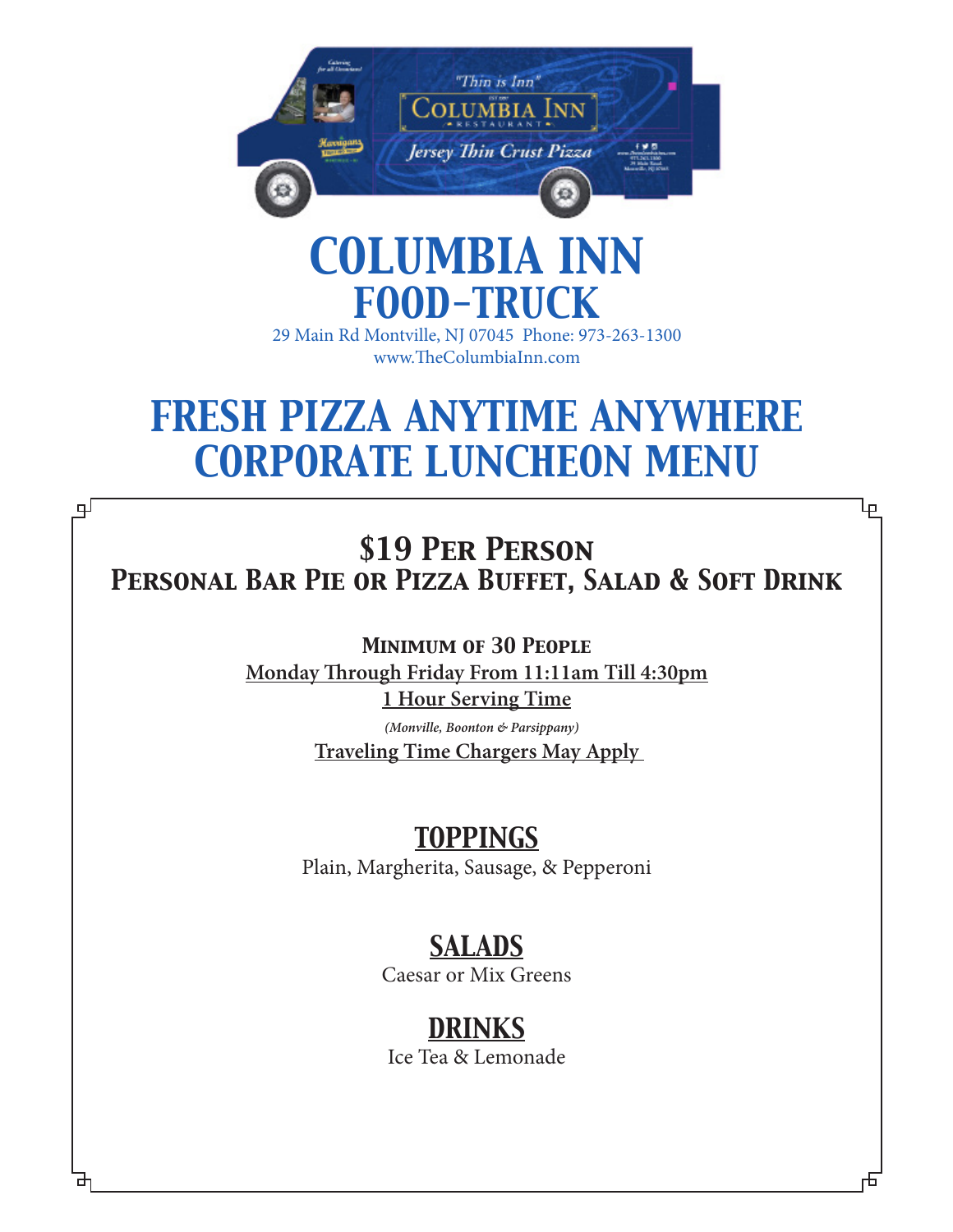

# *FRESH BAKED PIZZA ANYTIME ANYWHERE !*

29 Main Rd Montville, NJ 07045 Phone: 973-263-1300 www.TheColumbiaInn.com

## *UNLIMITED-PIZZA-SALAD-SOFT DRINKS*

| 모<br><b>GUEST COUNT</b> | <b>HOURS</b>   | PRICE IN<br><b>TOWN</b>                                                                                   | PRICE OUT<br><b>OF TOWN</b> | لبا |
|-------------------------|----------------|-----------------------------------------------------------------------------------------------------------|-----------------------------|-----|
| $Up$ To $25$            | 1.5            | \$700.00                                                                                                  | \$950.00                    |     |
| $25 - 50$               | 1.5            | \$950.00                                                                                                  | \$1,150.00                  |     |
| $50 - 75$               | 1.5            | \$1,300.00                                                                                                | \$1,700.00                  |     |
| $75 - 100$              | 2              | \$1,700.00                                                                                                | \$2,200.00                  |     |
| 100-125                 | 2              | \$2,200.00                                                                                                | \$2,600.00                  |     |
| 125-150                 | $\overline{2}$ | \$2,600.00                                                                                                | \$2,900.00                  |     |
| 150-175                 | 2.5            | \$2,900.00                                                                                                | \$3,200.00                  |     |
| 175-200                 | 2.5            | \$3,200.00                                                                                                | \$3,600.00                  |     |
| 200-225                 | 2.5            | \$3,600.00                                                                                                | \$4,000.00                  |     |
| 225-250                 | 3              | \$3,900.00                                                                                                | \$4,300.00                  |     |
| 250-275                 | 3              | \$4,200.00                                                                                                | \$4,600.00                  |     |
| $300+$                  | 4              | \$4,500.00                                                                                                | \$4,900.00                  |     |
|                         |                | Additional fees may apply for holiday and or Traveling Time Charges (\$150/Hour Travel Time)              |                             |     |
|                         |                | Our famous thin-crust pizza, Plain, Margherita, Pepperoni, & Sausage. Gluten Free & Cauliflower Available |                             | ᡈ   |

## *MORE OPTIONS & SPECIALTY PIES*

*See Our Regular Pizza Menu For Selection*

## *APPETIZERS*

*PICK any appetizer for \$3 Per Person*

Lobster Taquitos, Sliders, Baby Meatballs, Spring Rolls, Wings, Air Fried Chicken Fingers, Air Fried French Fries, Bruschetta, Prosciutto & Melon, Mozzarella Sticks

### *Additional Per Person For Each of These Appetizer*

பு

Lobster Taquitos \$4 \* Filet Mignon Crostini \$9 \* Scallops \$6

## *DESSERT*

### *Pick any for \$3 Per Person*

Orange Sherbet, Mango Pannacotta, Cannoli or Belgian Waffles with ice cream Extra \$2

 **ALL PRICES ARE SUBJECT TO TAX AND 18% GRATUITY**  Extra Server Available to Pass Around appetizers and drinks additional \$150.00 Each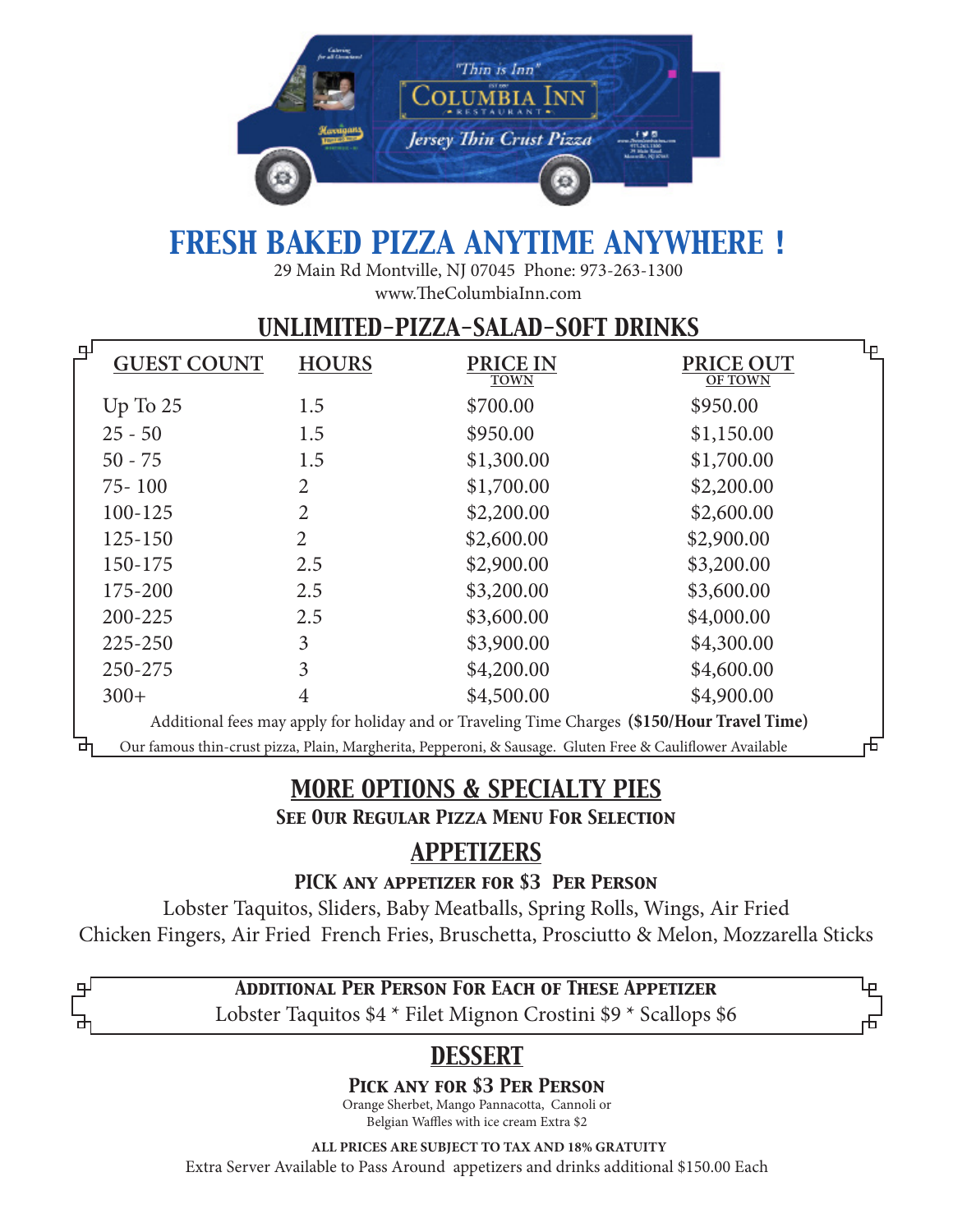*Italian Dinner*



# *FRESH BAKED PIZZA ANYTIME ANYWHERE !*

## *Antipasto*

**Thin Crust Pizza** *Margarita, pepperoni and sausage* 

#### **Antipasto Platters**

*Salami, pepperoni, prosciutto, aged provolone, fresh mozzarella and beefsteak tomato, roasted red peppers and olive*

#### **Classic Caesar Salad**

*Home Made dressing and croutons* 

## *Dinner Course*

#### **Penne Vodka**

பி

*Al dente penne pasta side parmigiano cheese and hot peppers flakes*

#### **Eggplant Rollatini** *Egg battered eggplant stuffed with seasoned ricotta cheese, served With marinara and topped with mozzarella cheese*

#### **Chicken Francese**

*Chicken Dipped in Egg & Sautéed in a White Wine & Lemon*

*Pick one more option for Dinner course* 

#### **~ Chicken Parm or Chicken Marsala ~**  or **Beef Stew or Flounder oreganata for an extra cost**

 *Dessert Course Belgian Waffles served with iced whip cream*

**Fresh Cut Fruit Platters**

*Watermelon, oranges, cantaloupe and strawberries* 

### *Beverages*

*Lemonade & Ice Tea. Coffee Station with Hot Coffee, Tea with cream and sugar. + \$3 per person.* 

> **On-Premise:** \$35.99 Add Beer, Wine or Sangria \$20 plus Tax & Gratuity-**Off-Premise**: \$29.99 plus Tax & Service Fee

#### **- Minimums Required -**

\*3% surcharge will be applied to all credit card payment

29 Main Rd Montville, NJ 07045 Phone: 973-263-1300 www.TheColumbiaInn.com